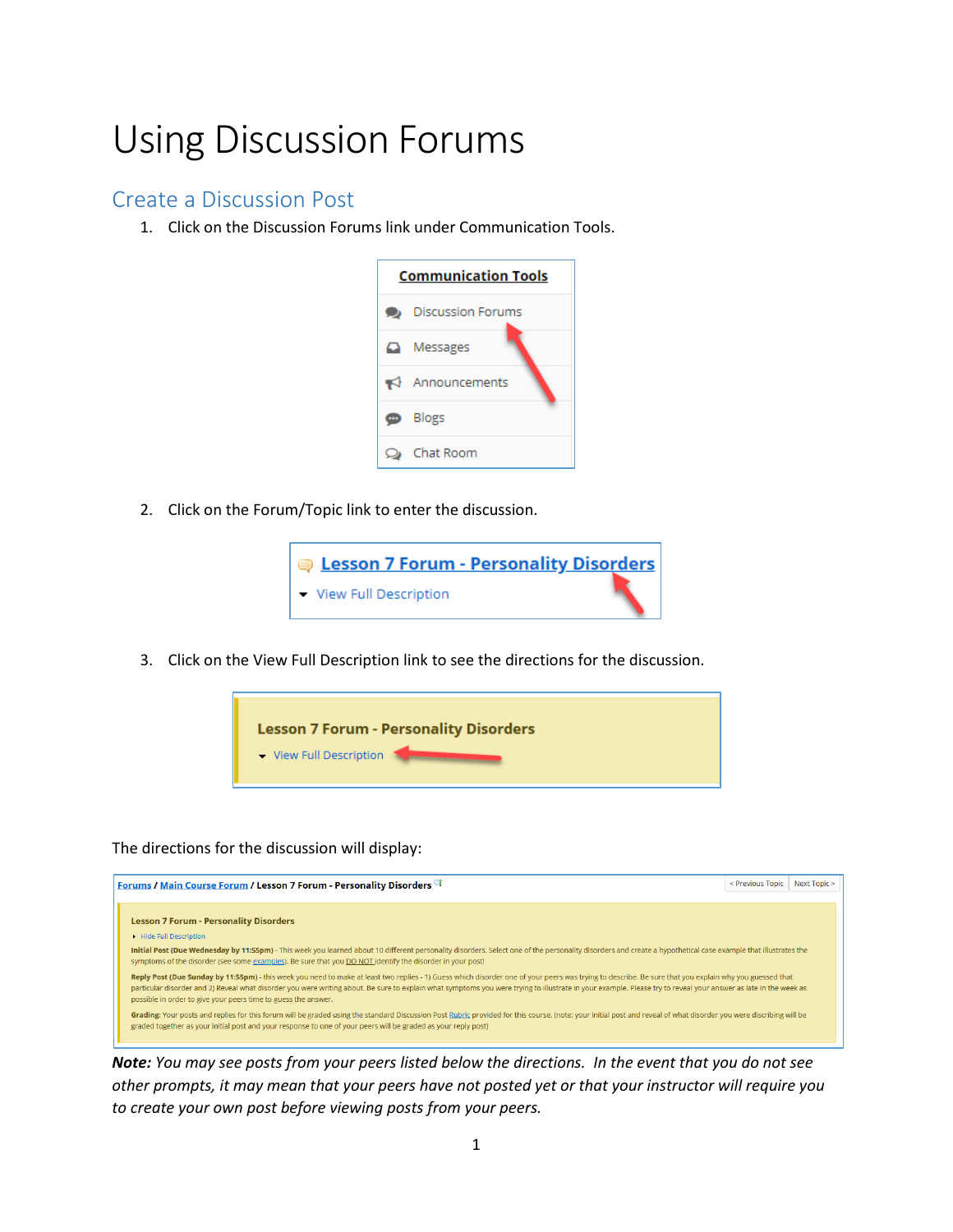4. Click on the Start a New Conversation tab to create a post.



5. Enter a title for your post in the title field. Insert the body of your post in the Message box. You may also attach files by clicking the Add attachments button. Click the Post button when finished to publish your post.

| * Title                                                                                                                                                                                                                                                              |
|----------------------------------------------------------------------------------------------------------------------------------------------------------------------------------------------------------------------------------------------------------------------|
| Sample Post                                                                                                                                                                                                                                                          |
| Message <b>i</b> 网 Word Count: (15)                                                                                                                                                                                                                                  |
|                                                                                                                                                                                                                                                                      |
| B <i>I</i> U S X2 X <sup>2</sup>   ♥ │ ≧ │ ≘  ≡  ≣ │ √ │ ¶ ⋅ │ ∞ ◎  № │ ); │ ↑ □ 图 ⊞  ⊞   ≣ ⊙  Ω  顾  №<br>Styles $\rightarrow$ Normal $\rightarrow$ Font $\rightarrow$ Size $\rightarrow$ $\mathbf{A} \rightarrow \mathbf{B} \rightarrow$ $\mathbf{X}$ $\Box$ $\Box$ |
| Insert body of post here. Imagine this is a brilliant student response in this space.                                                                                                                                                                                |
| Words: 15, Characters (with HTML): 99/1000000<br>body p                                                                                                                                                                                                              |
| <b>Attachments</b>                                                                                                                                                                                                                                                   |
| No attachments yet                                                                                                                                                                                                                                                   |
| Add attachments<br>Post                                                                                                                                                                                                                                              |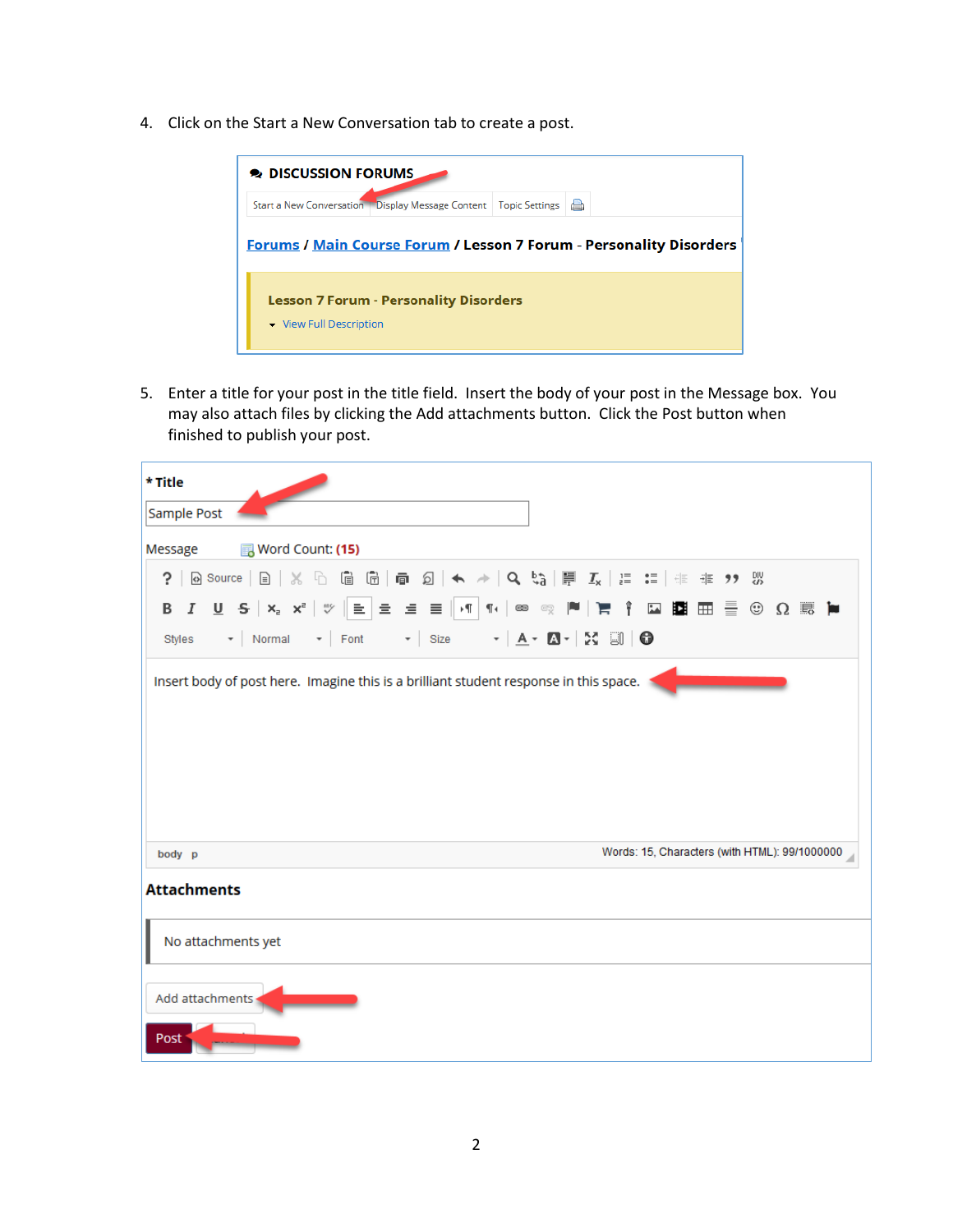## Read Posts

When you view the list of discussion forums/topics on the Discussion Forums tool, you will see an indicator of how many unread messages you have in each discussion.

| <b>Example 2 5 Septem - Personality Disorders</b> 1 unread of 1 message Topic Settings   More . |  |
|-------------------------------------------------------------------------------------------------|--|
| ▼ View Full Description                                                                         |  |

1. Click on the name of a Forum or Topic to view all messages.



2. A list of topics will display on the following screen. Click on a message to view the post.

| <b>Lesson 7 Forum - Personality Disorders</b><br>- View Full Description |              |                            |
|--------------------------------------------------------------------------|--------------|----------------------------|
| Move Thread(s)                                                           |              |                            |
| <b>Conversation</b><br>٠                                                 |              | <b>Authored By</b>         |
| New! Sample Post 1 unread of 1 message                                   | Mark as Read | Student Dude (studentdude) |

## Reply to a Post

Гx

- 1. There are two options for replying to a post:
	- a. Click the Reply to Initial Message tab to reply to the first message in the conversation.
	- b. Click the Reply button within the message to reply to the message you are currently viewing.

| <b>DISCUSSION FORUMS</b>                                                                                                    |                  |       |       |      |                |  |
|-----------------------------------------------------------------------------------------------------------------------------|------------------|-------|-------|------|----------------|--|
| <b>Reply to Initial Message</b>                                                                                             | Mark All as Read | a     |       |      |                |  |
| Forums / Main Course Forum / Lesson 1 Forum - Introductions / Example<br>View<br>by Conversation<br>Go to first new message | ▼                |       |       |      |                |  |
| New! <b>Example</b><br>Student Dude (studentdude) Mar 13, 2020 12:19 PM) - Read by: 1<br>Mark as Read<br>$\sum$             | <b>S</b> Reply   | Email | Grade | Edit | Delete Message |  |
| This is an example                                                                                                          |                  |       |       |      |                |  |